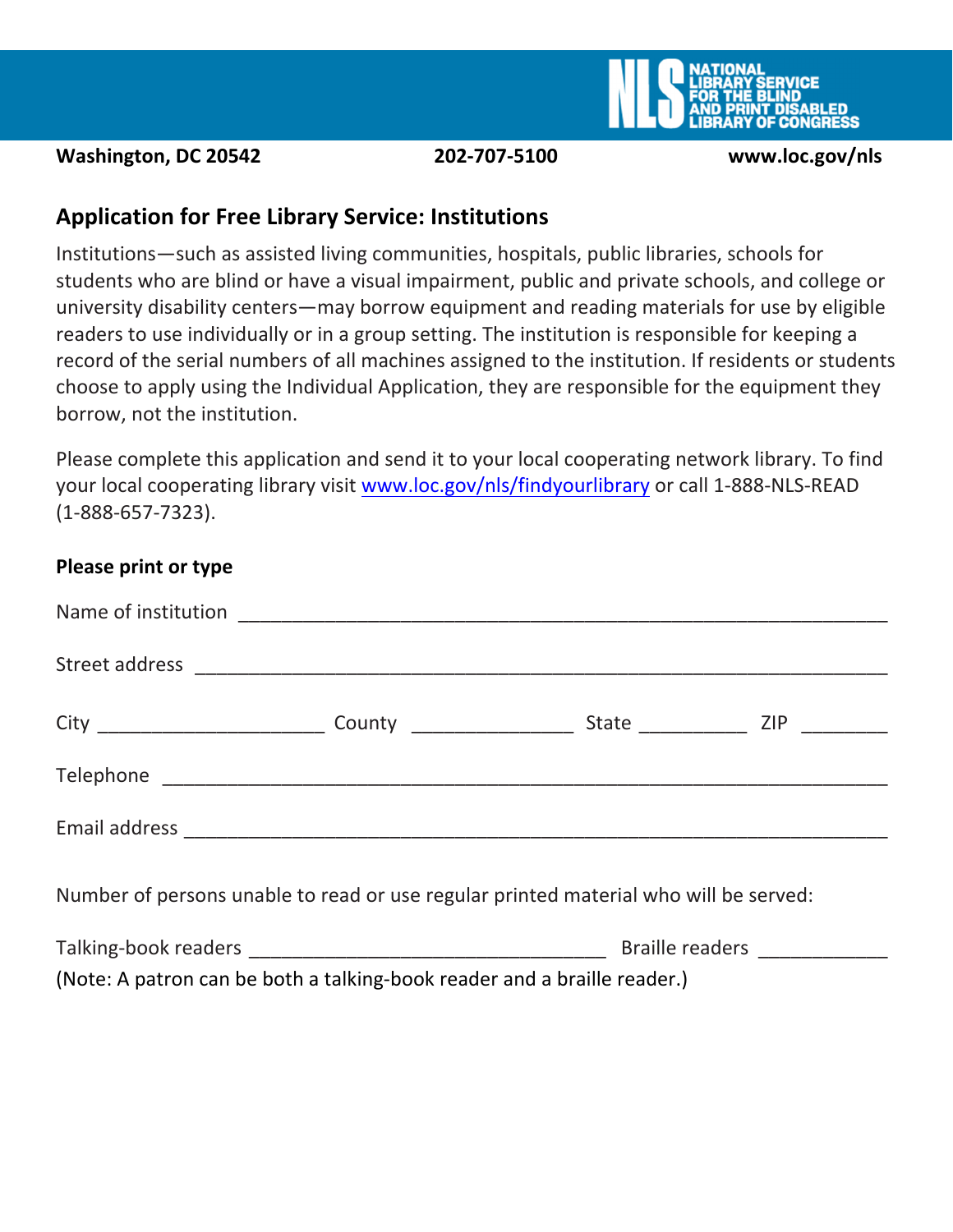**NOTE:** Personal information is confidential except for those portions defined by law as public information. To learn what information provided on this application form may be released to other individuals, institutions, or agencies, please consult the agency to which you are submitting this application.

#### **Type of Institution:**

- $\square$  School for Blind/Disabled
- $\square$  School—Primary/Secondary
- $\Box$  Hospital
- $\square$  Nursing/Convalescent Home
- $\square$  Public Library (only eligible for BARD demonstration account)
- $\Box$  Other Organization

### **Demonstration Account:**

 $\Box$  Check if your organization is exclusively demonstrating NLS library services to eligible individuals, who will submit their own applications for service.

## **Eligibility of blind and other print-disabled persons for loan of library materials**

The following people are eligible for service: residents of the United States, including territories, insular possessions, and the District of Columbia, and American citizens living abroad, provided they meet one of the following criteria:

- 1. An individual who is blind or has a visual impairment that makes them unable to comfortably read print books.
- 2. An individual who has a perceptual or reading disability.
- 3. An individual who has a physical disability that makes it hard to hold or manipulate a book or to focus or move the eyes as needed to read a print book. Please see [www.loc.gov/nls/eligibility](http://www.loc.gov/nls/eligibility) for the full eligibility terminology.

### **Certifying Authority**

I hereby certify that the institution named serves people who are unable to read or use regular print or use regular printed material because of blindness, a visual impairment or physical disabilities I further certify that that reading materials and equipment borrowed will be used by such persons only and that in the provision of books, recordings, playback equipment, musical scores, instructional texts, and other specialized materials, preference shall be given at all times to the needs of the blind and other physically disabled persons who have been honorably discharged from the armed forces of the United States.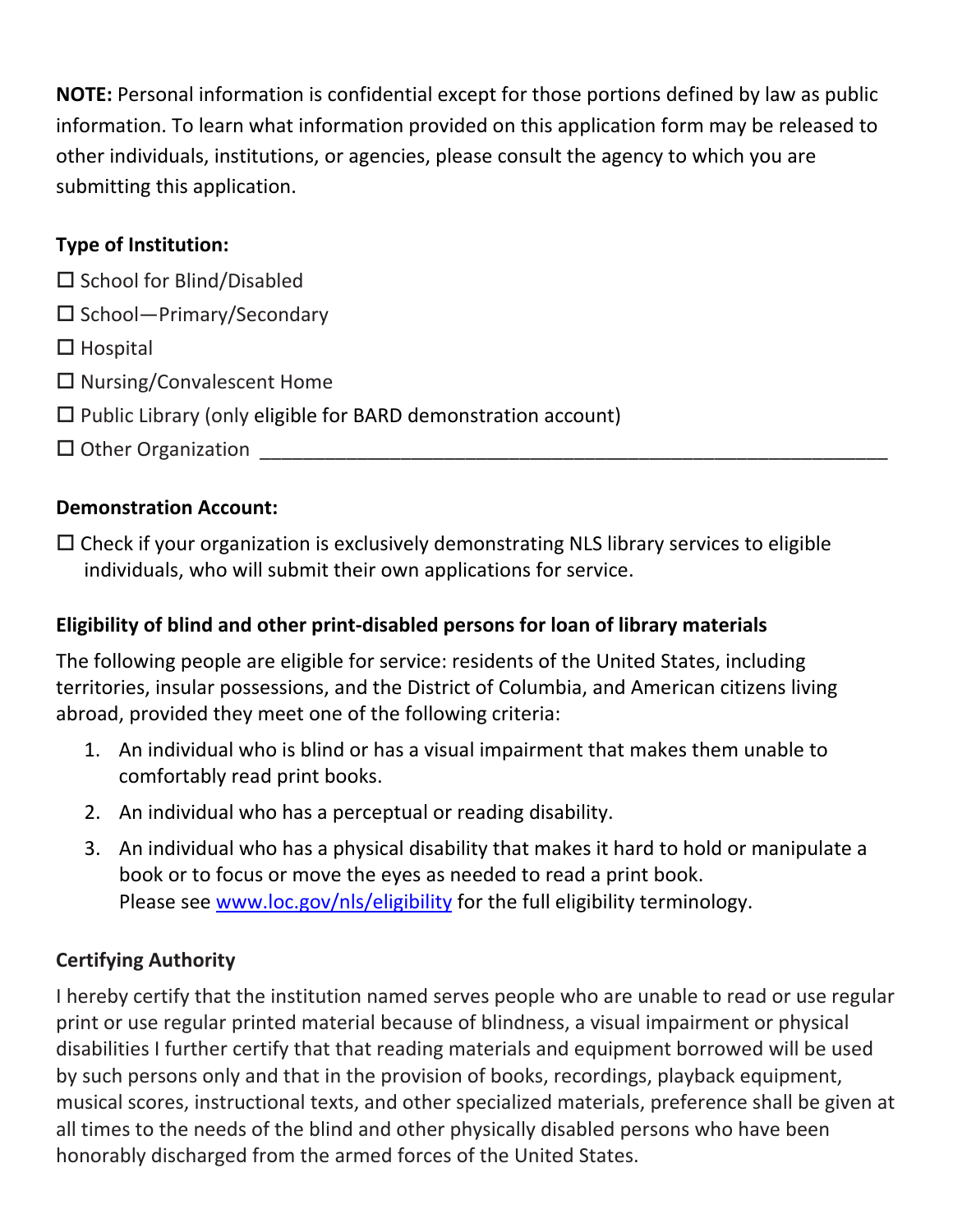|                                                                                                |  |  | Telephone __________________   |  |
|------------------------------------------------------------------------------------------------|--|--|--------------------------------|--|
|                                                                                                |  |  |                                |  |
|                                                                                                |  |  |                                |  |
|                                                                                                |  |  |                                |  |
| Staff member who will be responsible for this service (person to be contacted by the library): |  |  |                                |  |
|                                                                                                |  |  | Title ________________________ |  |
|                                                                                                |  |  |                                |  |

#### **Books and Materials**

Please check the box provided for any of the following items and/or services that you wish to receive and indicate the quantity needed

| <b>Initial Quantity Requested</b>    | Quantity |
|--------------------------------------|----------|
| $\Box$ Digital Talking-Book Machines |          |
| $\Box$ Books on digital cartridge    |          |
| $\Box$ Braille books                 |          |

#### **Other Available Services**

 $\Box$  Music materials: NLS also provides music instructional materials, e.g., large print and/or braille scores, instructional recordings, and music magazines.

 $\Box$  BARD (Braille and Audio Reading Download): Institutions may also have access to BARD, a web-based, password-protected service that provides access to more than a hundred thousand of audio and braille books, magazines, and music scores available from NLS. The service is available to registered users through their network library. BARD is available as an application on a Windows or Mac computer or on an iOS or Android device. The mobile application, known as BARD Mobile, includes built-in playback capability so users can enjoy talking books anytime, anywhere. Public libraries are eligible for BARD demonstration accounts ONLY.